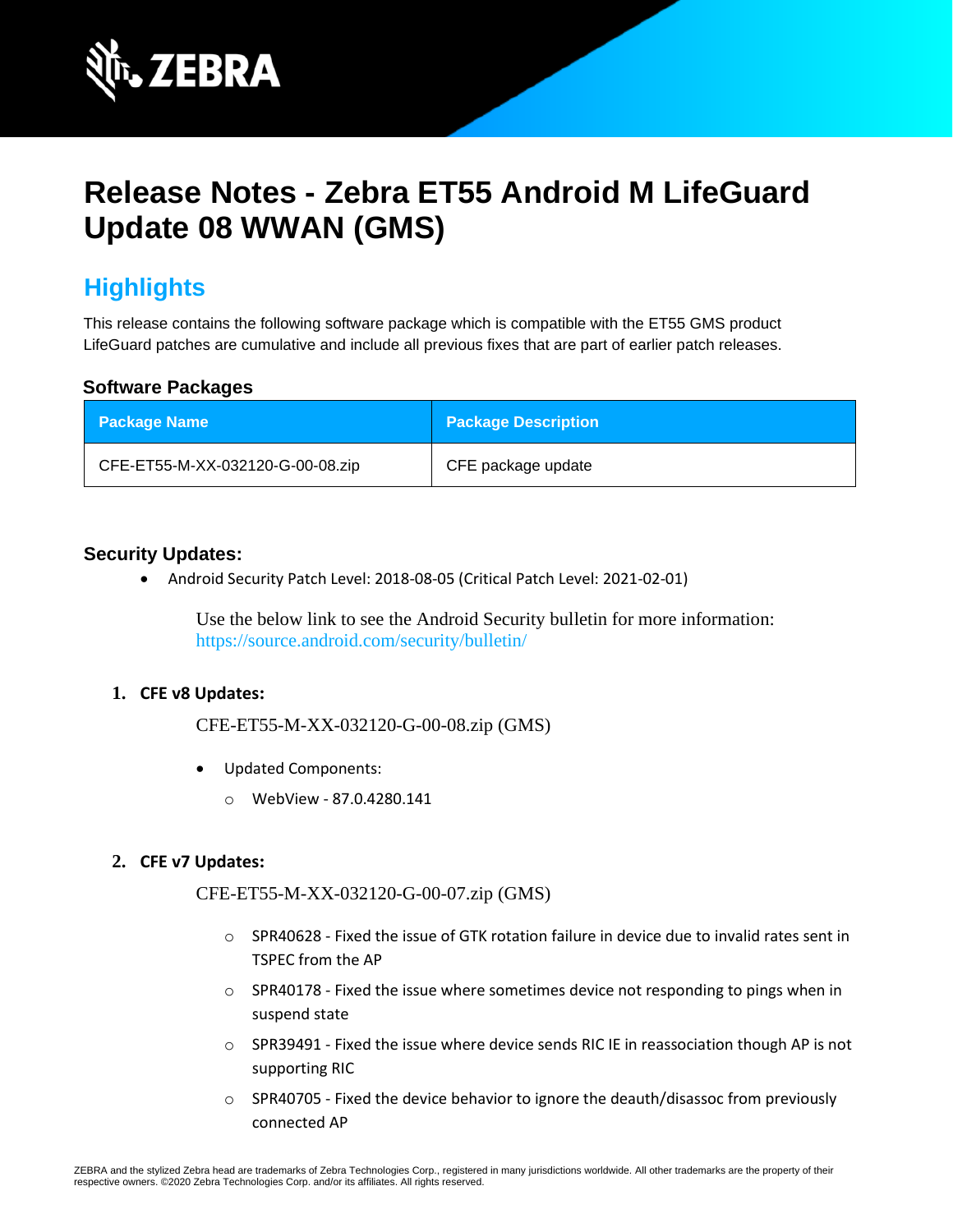

- Updated Components:
	- o WebView 85.0.4183.127

#### **3. CFE v6 Updates:**

CFE-ET55-M-XX-032120-G-00-06.zip (GMS)

- $\circ$  SPR39621 Fixed an issue wherein UI manager CSP was crashed while setting EKB as default.
- $\circ$  SPR39572 Resolved an issue wherein sim Card was not detected in earlier modems sporadically.
- o Enable DataWedge Camera Decode and support multi-decode unique continuous mode.
- Updated Components:
	- o WebView 83.0.4103.106

#### **4. CFE v5 Updates:**

#### CFE-ET55-M-XX-032120-G-00-05.zip (GMS)

- o SPR38483 Resolved an issue where Bluetooth slowness seen with printer operation.
- $\circ$  SPR37841 Cypress fixed the issue with power save which made the device not to receive the buffered packets.
- o SPR38958 Resolved an issue where VPN and ethernet connection was not using Domain name.
- $\circ$  SPR37982 Resolved an issue wherein incorrect power consumption was reported against Bluetooth module
- $\circ$  SPR37434 Resolved an issue wherein High CPU utilization is observed when StageNow is used to configure Fusion Advance logs.
- $\circ$  Updated the firmware for fixing Kr00k vulnerability issue seen with Broadcom Wi-Fi chipsets
- Updated components:
	- o WebView 84.0.4117.0
	- o FUSION\_BA\_3\_10.0.5.014\_M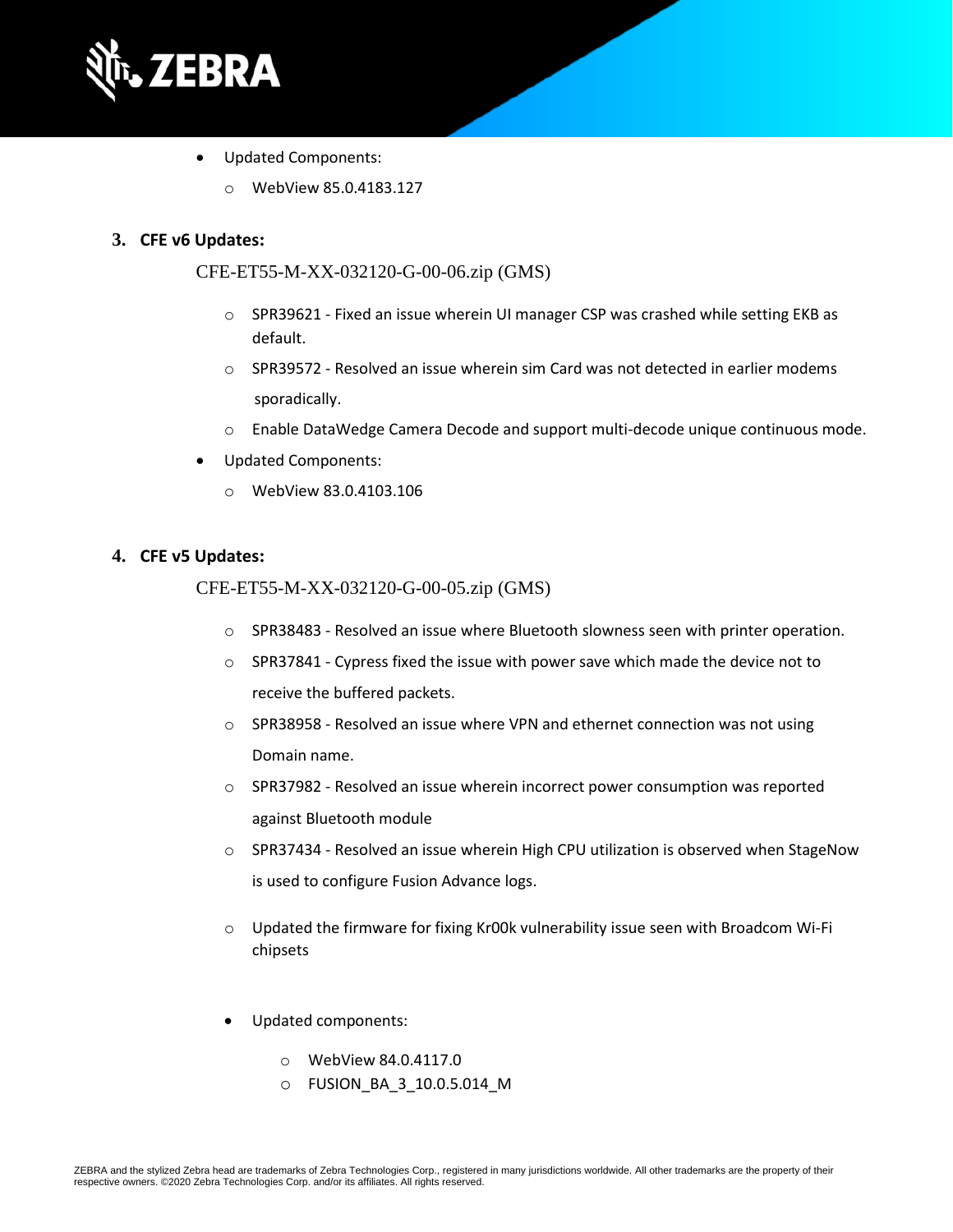

#### **5. CFE v4 Updates:**

#### CFE-ET55-M-XX-032120-G-00-04.zip (GMS)

- Updated components:
	- o WebView: 73.0.3683.90
	- o Fusion: FUSION\_BA\_3\_10.0.5.013\_M
	- o BIOS: 5.04.42.0052-A-Z-017
		- Includes Microarchitectural Data Sampling fixes.
- SPR-36441 Resolved an issue where unable to write on ATP SD Card.

#### **6. CFE v3 Updates:**

#### CFE-ET55-M-XX-032120-G-00-03.zip (GMS)

- Updated below mentioned components:
	- o Mx MF (8.2.4.8)
		- SPR34771 Resolved an issue wherein sync was not proper while checking with access manager for permission with Mx component.
	- o Bluetooth
		- SPR35735 Resolved an issue where more than 7 HID devices were not connecting.
	- o SPR36162 Added Support for Dex
	- o Zebra License Manager (3.1.1) has been included.
	- o Data Analytics changes:
		- DataAnalytics has been renamed to Zebra Data Service.
		- DAInBuiltDCA has been renamed to Zebra Data Service Plugin.
		- SettingsEULA has been renamed to Zebra Data Services.
	- o Cellular Manager (6.0.16)
		- Enhanced the Cellular data toggle UI to confirm the user confirmation on E4755 Modem devices.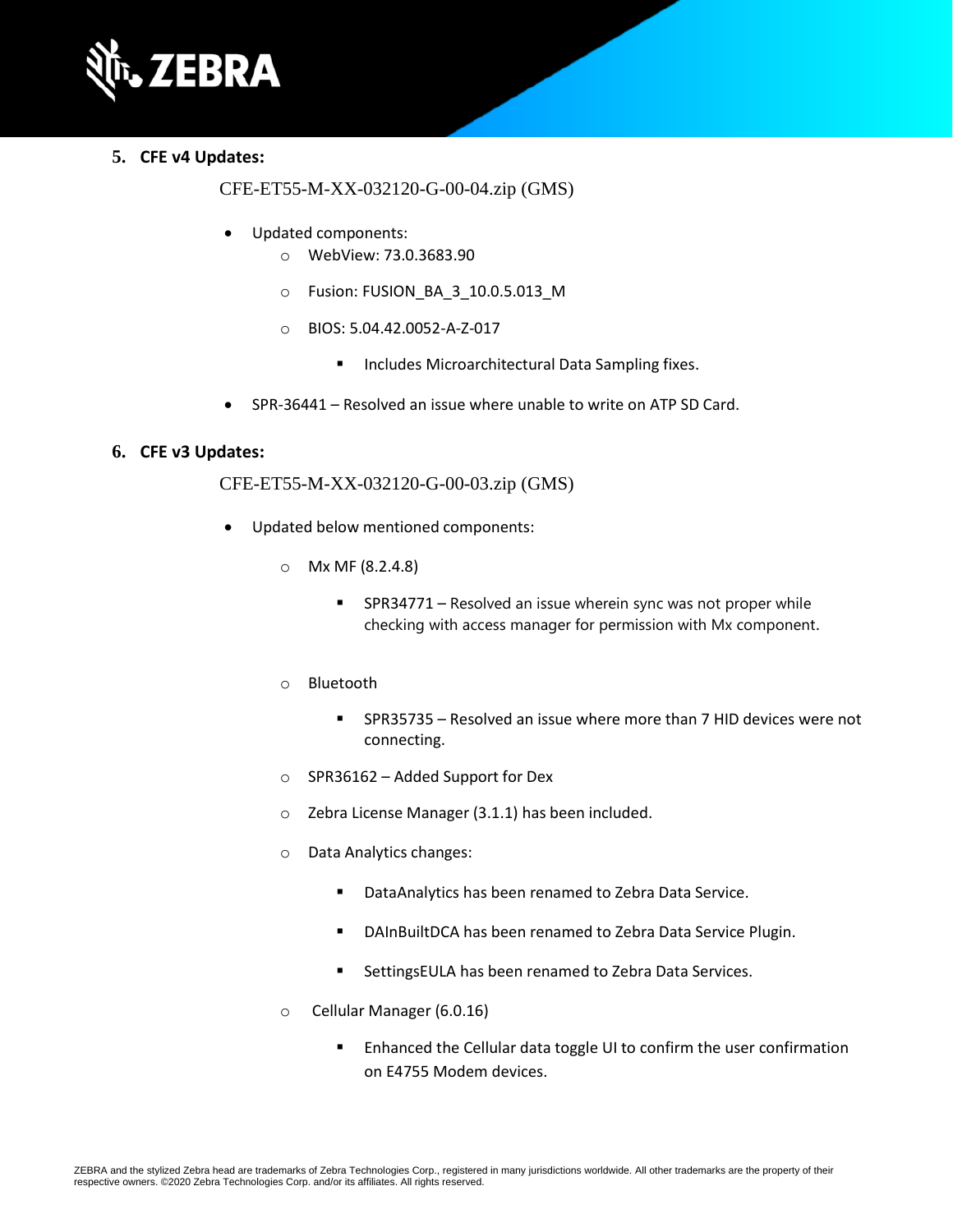

#### **Version Information**

Below Table contains important information on versions

| <b>Description</b>          | <b>Version</b>                                      |
|-----------------------------|-----------------------------------------------------|
| Product Build Number        | 03-21-20.00-MG-U08-STD                              |
| <b>Android Version</b>      | 6.0.1                                               |
| <b>Security Patch level</b> | 2018-08-05 (Critical Patch Level: 2021-02-01)       |
| Linux kernel                | 3.14.55 (64-bit)                                    |
| <b>Component Versions</b>   | Please see Component Version under Addendum section |

# **Important Links**

<https://developer.zebra.com/>

<http://techdocs.zebra.com/>

[support central](https://www.zebra.com/us/en/support-downloads/software/operating-system/et55-gms-operating-system.html)

# **Installation and Setup instructions**

[Installation and Setup instructions](https://www.zebra.com/content/dam/zebra_new_ia/en-us/software/operating-system/ET5X%20Operating%20System/ET55-M-GMS-OS-UPDATE-INSTRUCTIONS.pdf)

### **Device Support**

This software release has been approved for Android ET55 M GMS models mentioned below.

| Device              | <b>Operating System</b>      |  |
|---------------------|------------------------------|--|
| ET55GE-G15E-00A6    | Android 6.0.1                |  |
| ET55GT-G15E-00A6    | Android 6.0.1                |  |
| ET55TE-G15E-00A6    | Android 5.1.1, Android 6.0.1 |  |
| ET55TT-G15E-00A6    | Android 5.1.1, Android 6.0.1 |  |
| ET55TT-G15E-00IN    | Android 5.1.1, Android 6.0.1 |  |
| ET55TT-G15E-00A6-EU | Android 5.1.1, Android 6.0.1 |  |
| ET55TE-G15E-00IN    | Android 5.1.1, Android 6.0.1 |  |

ZEBRA and the stylized Zebra head are trademarks of Zebra Technologies Corp., registered in many jurisdictions worldwide. All other trademarks are the property of their respective owners. ©2020 Zebra Technologies Corp. and/or its affiliates. All rights reserved.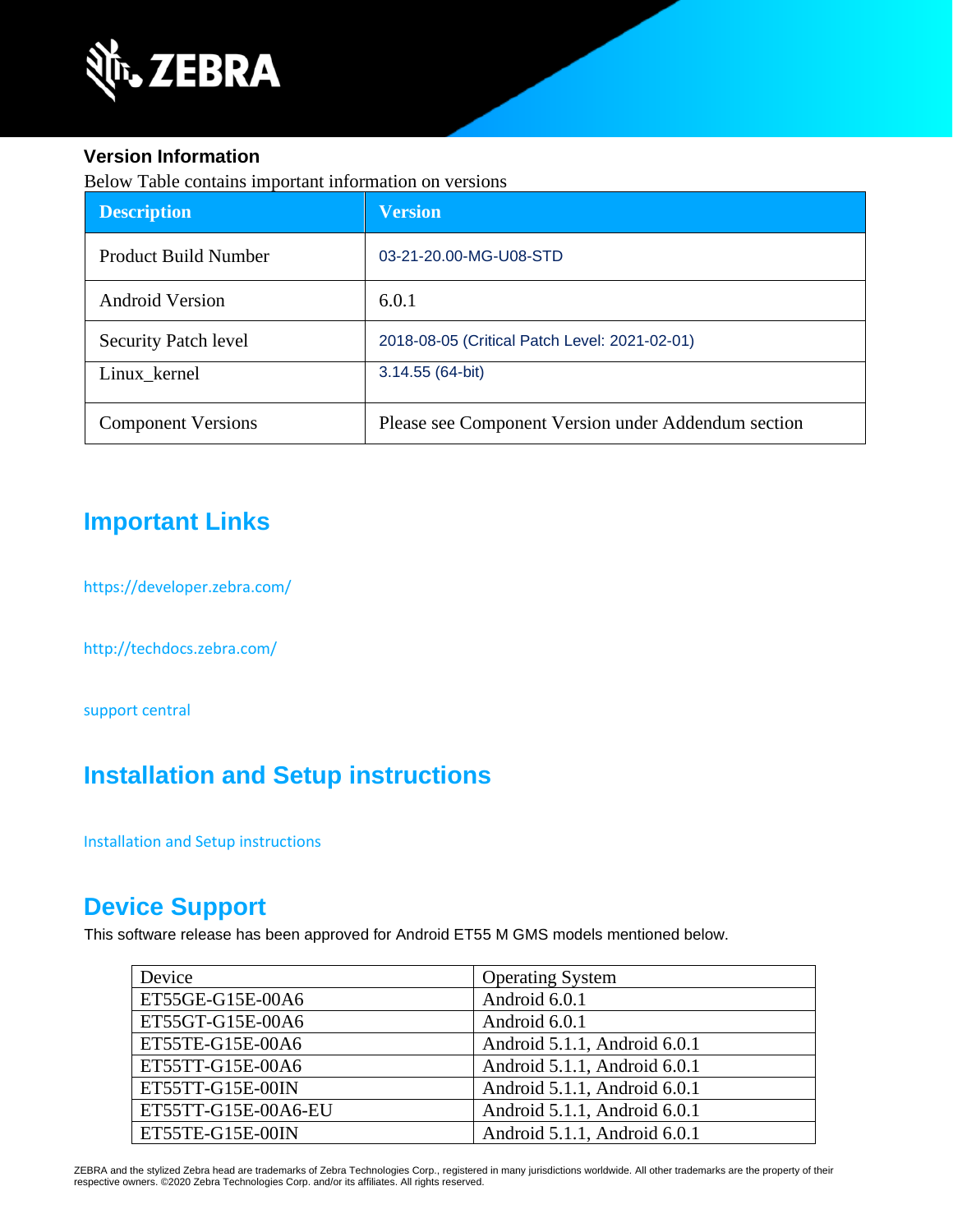

| ET55TE-G15E-00A6-EU | Android 5.1.1, Android 6.0.1 |  |
|---------------------|------------------------------|--|
| ET55BE-G15E-00A6    | Android 5.1.1, Android 6.0.1 |  |
| ET55BE-G15E-00US    | Android 5.1.1, Android 6.0.1 |  |
| ET55BT-G15E-00A6    | Android 5.1.1, Android 6.0.1 |  |
| ET55BT-G15E-00US    | Android 5.1.1, Android 6.0.1 |  |

### **Addendum**

# **Component Version**

| <b>Component / Description</b>                                   | <b>Version</b>                |  |
|------------------------------------------------------------------|-------------------------------|--|
| Android_SDK_Level                                                | 23                            |  |
| AppGallery                                                       | 3.0.1.7                       |  |
| B2M_Elemez                                                       | 1.0.0.347                     |  |
| <b>BIOS</b> version                                              | 5.04.42.0052-A-Z-017          |  |
| <b>Bluetooth stack</b>                                           | 4.1                           |  |
| <b>BT Firmware</b>                                               | BCM4354_003.001.012.0404.1391 |  |
| Data_Analytics                                                   | 1.0.2.1859                    |  |
| <b>DataWedge</b>                                                 | 7.0.4                         |  |
| <b>Device Patch Version</b>                                      | 8                             |  |
| <b>DWDemo</b>                                                    | 2.0.13                        |  |
| <b>EMDK</b>                                                      | 7.0.0.2000                    |  |
| Enterprise Keyboard Manager ("added as a<br>system application") | 1.9.0.9                       |  |
| <b>File Browser</b>                                              | 1.19.1.5                      |  |
| License Manager                                                  | 3.1.1                         |  |
| <b>MXMF</b>                                                      | 8.2.5.12                      |  |
| <b>NFC</b>                                                       | 8.1.24                        |  |